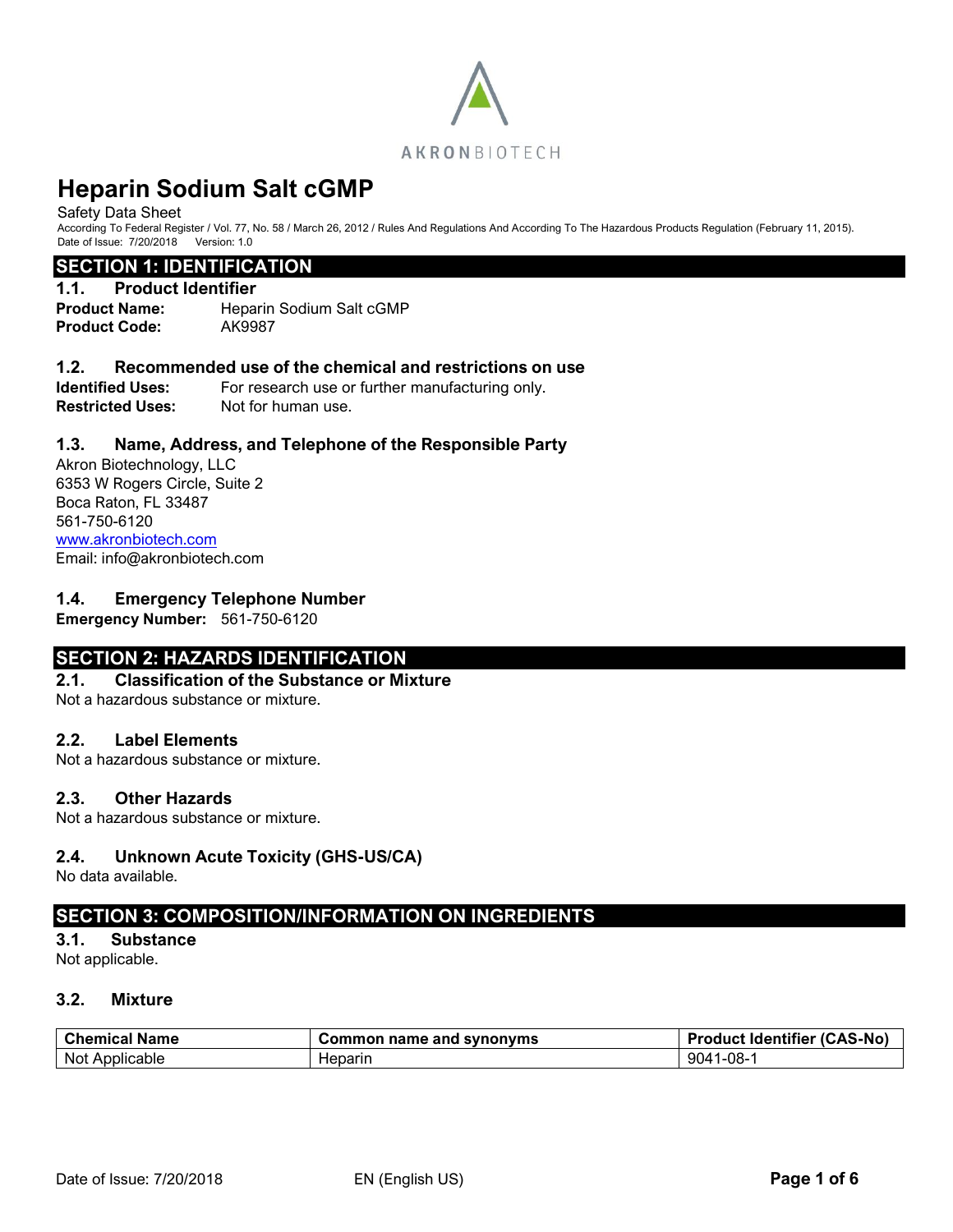Safety Data Sheet

According To Federal Register / Vol. 77, No. 58 / March 26, 2012 / Rules And Regulations And According To The Hazardous Products Regulation (February 11, 2015).

# **SECTION 4: FIRST AID MEASURES**

# **4.1. Description of First-aid Measures**

#### **Inhalation:**

Not expected to be an inhalation hazard under anticipated conditions of normal use of this material. Seek medical advice if necessary.

#### **Skin Contact:**

Remove contaminated clothing. Rinse affected area with water for at least 5 minutes. Obtain medical attention if irritation develops or persists.

#### **Eye Contact:**

Rinse cautiously with water for at least 15 minutes. Remove contact lenses, if present and easy to do. Continue rinsing. Obtain medical attention if irritation develops or persists.

#### **Ingestion:**

Rinse mouth with water. Do NOT induce vomiting. Obtain medical attention.

### **4.2. Most Important Symptoms and Effects Both Acute and Delayed**

Not applicable.

# **4.3. Indication of Any Immediate Medical Attention and Special Treatment Needed**

Not applicable.

# **SECTION 5: FIRE-FIGHTING MEASURES**

### **5.1. Extinguishing Media**

**Unsuitable extinguishing media:** No data available.

**Suitable extinguishing media:** Use water spray, alcohol-resistant foam, dry chemical or carbon dioxide.

#### **5.2. Special Hazards Arising From the Substance or Mixture**

No data available.

#### **5.3. Advice for Firefighters**

Standard procedure for chemical fires.

# **SECTION 6: ACCIDENTAL RELEASE MEASURES**

#### **6.1. Personal Precautions, Protective Equipment and Emergency Procedures**

Ensure adequate ventilation. Always wear recommended Personal Protective Equipment. See Section 8 for more detail.

#### **6.2. Environmental Precautions**

Do not let product enter drains. Discharge into the environment must be avoided.

# **6.3. Methods and Materials for Containment and Cleaning Up**

Soak up liquid components with inert absorbent material.

# **6.4. Reference to Other Sections**

See Section 8 for exposure controls and personal protection and Section 13 for disposal considerations.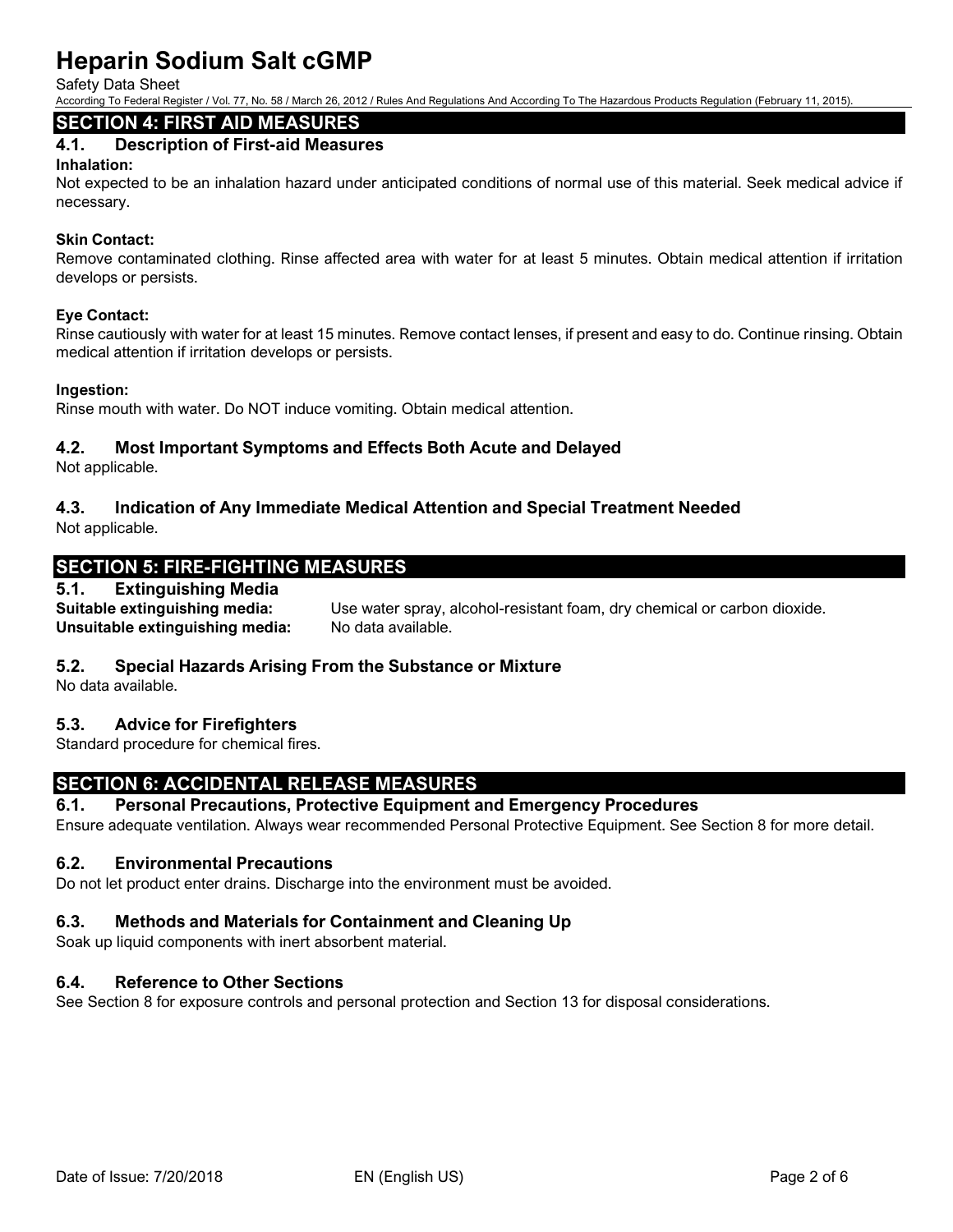Safety Data Sheet

According To Federal Register / Vol. 77, No. 58 / March 26, 2012 / Rules And Regulations And According To The Hazardous Products Regulation (February 11, 2015).

# **SECTION 7: HANDLING AND STORAGE**

#### **7.1. Precautions for Safe Handling**

Use appropriate personal protective equipment (PPE). Avoid contact with skin and eyes.

### **7.2. Conditions for Safe Storage, Including Any Incompatibilities**

Keep container tightly closed in a dry, well-ventilated place.

### **7.3. Specific End Use(s)**

Apart from the uses mentioned in section 1.2 no other specific uses are stipulated.

# **SECTION 8: EXPOSURE CONTROLS/PERSONAL PROTECTION**

#### **8.1. Control Parameters**

The product contains no substances with occupational exposure limit values from the manufacturer, supplier, importer, or the appropriate advisory agency including: ACGIH (TLV), AIHA (WEEL), NIOSH (REL), OSHA (PEL), Canadian provincial governments, or the Mexican government.

### **8.2. Exposure Controls**

#### **Appropriate Engineering Controls:**

Emergency eye wash fountains and safety showers should be available in the immediate vicinity of any potential exposure. Ensure adequate ventilation, especially in confined areas. Handle in accordance with good industrial hygiene and safety practice.

#### **Personal Protective Equipment (PPE):**

#### **Hand Protection:**

Handle with gloves. Gloves must be inspected prior to use. Use proper glove removal technique (without touching glove's outer surface) to avoid skin contact with this product. Dispose of contaminated gloves after use in accordance with applicable laws and good laboratory practices. Wash and dry hands.

#### **Eye Protection:**

Use face shield, chemical goggles or safety glasses tested and approved under appropriate government standards such as NIOSH (US) or EN 166 (EU).

#### **Skin and Body Protection:**

The type of protective equipment must be selected according to the concentration, amount of the hazardous substance at the specific workplace and appropriate risk assessment.

#### **Respiratory Protection:**

Respiratory protection is not required. In case of inadequate ventilation, oxygen deficient atmosphere, or where exposure levels are not known wear approved respirators and components tested and approved under appropriate government standards such as NIOSH (US) or CEN (EU).

#### **Hygiene measures:**

Handle in accordance with good industrial hygiene and safety practice.

#### **Environmental Exposure Controls:**

Do not let product enter drains.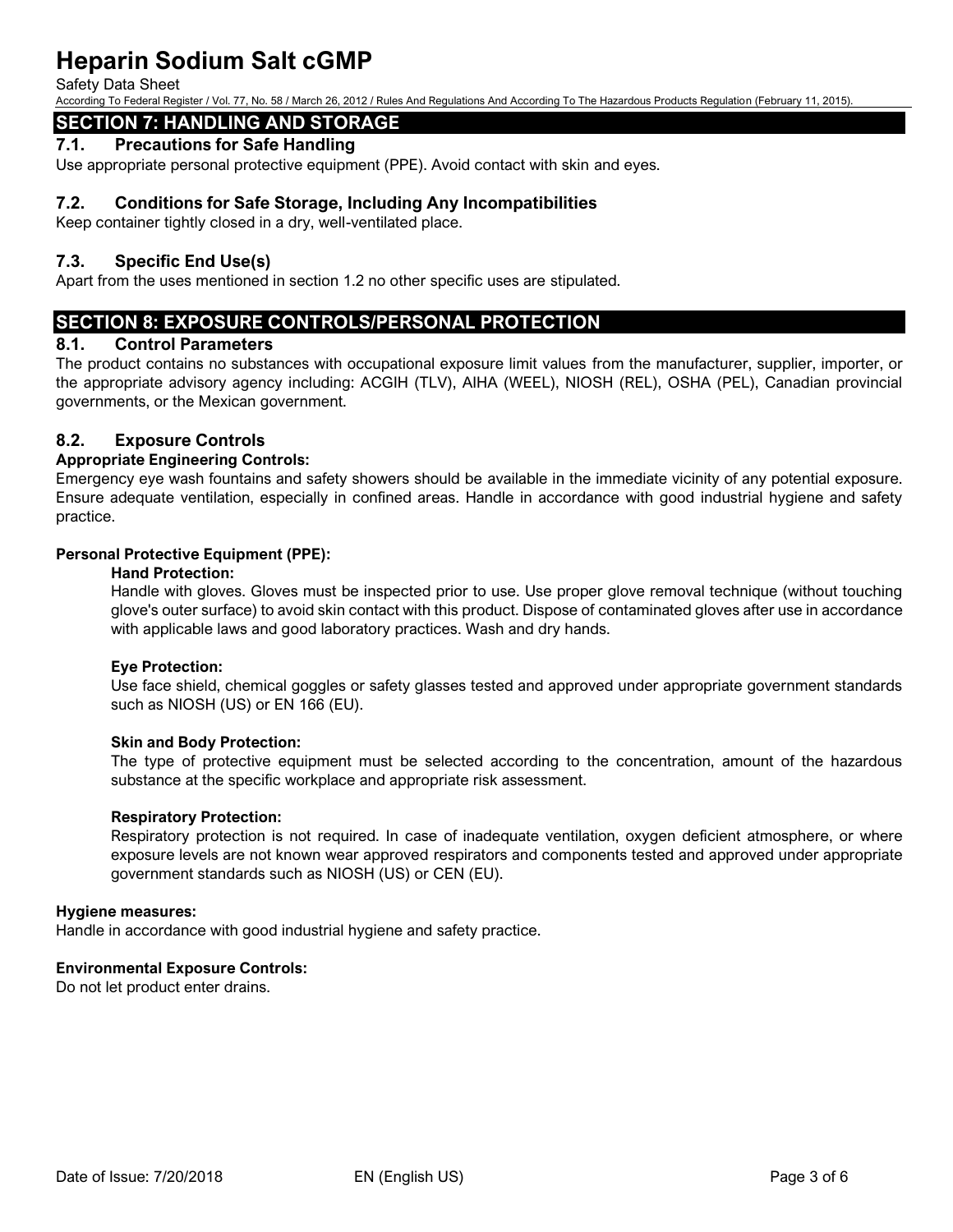Safety Data Sheet

According To Federal Register / Vol. 77, No. 58 / March 26, 2012 / Rules And Regulations And According To The Hazardous Products Regulation (February 11, 2015).

# **SECTION 9: PHYSICAL AND CHEMICAL PROPERTIES 9.1. Information on Basic Physical and Chemical Properties**

| Appearance                             | ÷. | White to off-white powder |
|----------------------------------------|----|---------------------------|
| Odor                                   |    | Not available             |
| Odor threshold                         |    | Not available             |
| рH                                     | ÷  | $5.0 - 7.5$               |
| Melting point/freezing point           |    | Not available             |
| Boiling point/boiling range            |    | Not available             |
| Flash point                            |    | Not available             |
| Evaporation rate                       |    | Not available             |
| Flammability (solid, gas)              |    | Not available             |
| Lower flammable limit                  |    | Not available             |
| Upper flammable limit                  |    | Not available             |
| Vapor pressure                         |    | Not available             |
| Relative vapor density at 20°C         |    | Not available             |
| Relative density                       |    | Not available             |
| Solubility                             |    | Freely soluble            |
| Partition coefficient: N-Octanol/Water |    | Not available             |
| Auto-ignition temperature              |    | Not available             |
| Viscosity                              |    | Not available             |

# **SECTION 10: STABILITY AND REACTIVITY**

# **10.1. Reactivity:**

No data available.

# **10.2. Chemical Stability:**

Stable under recommended handling and storage conditions (see Section 7).

#### **10.3. Possibility of Hazardous Reactions:**

No data available.

#### **10.4. Conditions to Avoid:**

Avoid direct contact with skin and avoid spillages.

#### **10.5. Incompatible Materials:**

No data available.

#### **10.6. Hazardous Decomposition Products:**

Under normal conditions of storage and use, hazardous decomposition products should not be produced.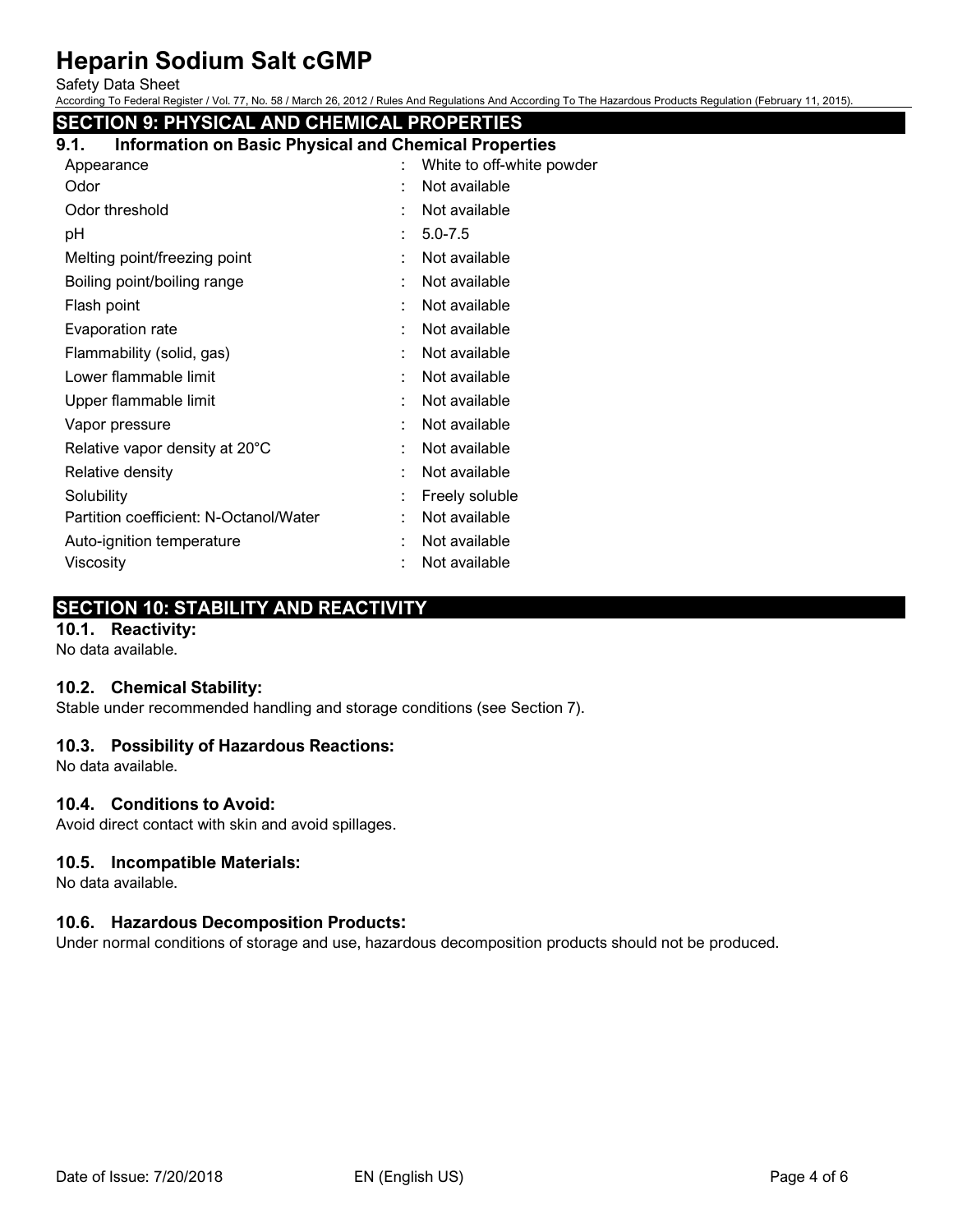Safety Data Sheet

According To Federal Register / Vol. 77, No. 58 / March 26, 2012 / Rules And Regulations And According To The Hazardous Products Regulation (February 11, 2015).

# **SECTION 11: TOXICOLOGICAL INFORMATION**

#### **11.1. Information on Toxicological Effects**

There is no data available indicating acute toxicity.

|    | Not classified                                       |
|----|------------------------------------------------------|
|    | Not classified                                       |
|    | Not classified                                       |
|    | Not classified                                       |
|    | Not classified                                       |
|    | Not classified                                       |
|    | Not classified                                       |
| ÷. | Not classified                                       |
|    | Not classified                                       |
|    | Not classified                                       |
|    | Specific Target Organ Toxicity (Repeated Exposure) : |

# **SECTION 12: ECOLOGICAL INFORMATION**

# **12.1. Ecotoxicity**

No data available.

**12.2. Persistence and Degradability** No data available.

### **12.3. Bioaccumulative Potential**

No data available.

#### **12.4. Mobility in Soil**

No data available.

#### **12.5. Other Adverse Effects**

No data available.

# **SECTION 13: DISPOSAL CONSIDERATIONS**

#### **13.1. Waste treatment methods**

Treatment of waste per local authority regulations. Empty containers may retain product residues. Avoid disposal of material into untreated sewers. Disposal of this product, solutions and any by-products should at all times comply with the requirements of environmental protection and waste disposal legislation and any regional, national and local authority requirements.

# **SECTION 14: TRANSPORT INFORMATION**

The shipping description(s) stated herein were prepared in accordance with certain assumptions at the time the SDS was authored and can vary based on a number of variables that may or may not have been known at the time the SDS was issued.

| UN number                    | ÷ | No data available |
|------------------------------|---|-------------------|
| UN proper shipping name      |   | No data available |
| Transport hazard class       | ÷ | No data available |
| Packing group                |   | No data available |
| <b>Environment Hazards</b>   | ÷ | No data available |
| Special precautions for user | ÷ | No data available |
| Transport in bulk            | ٠ | No data available |